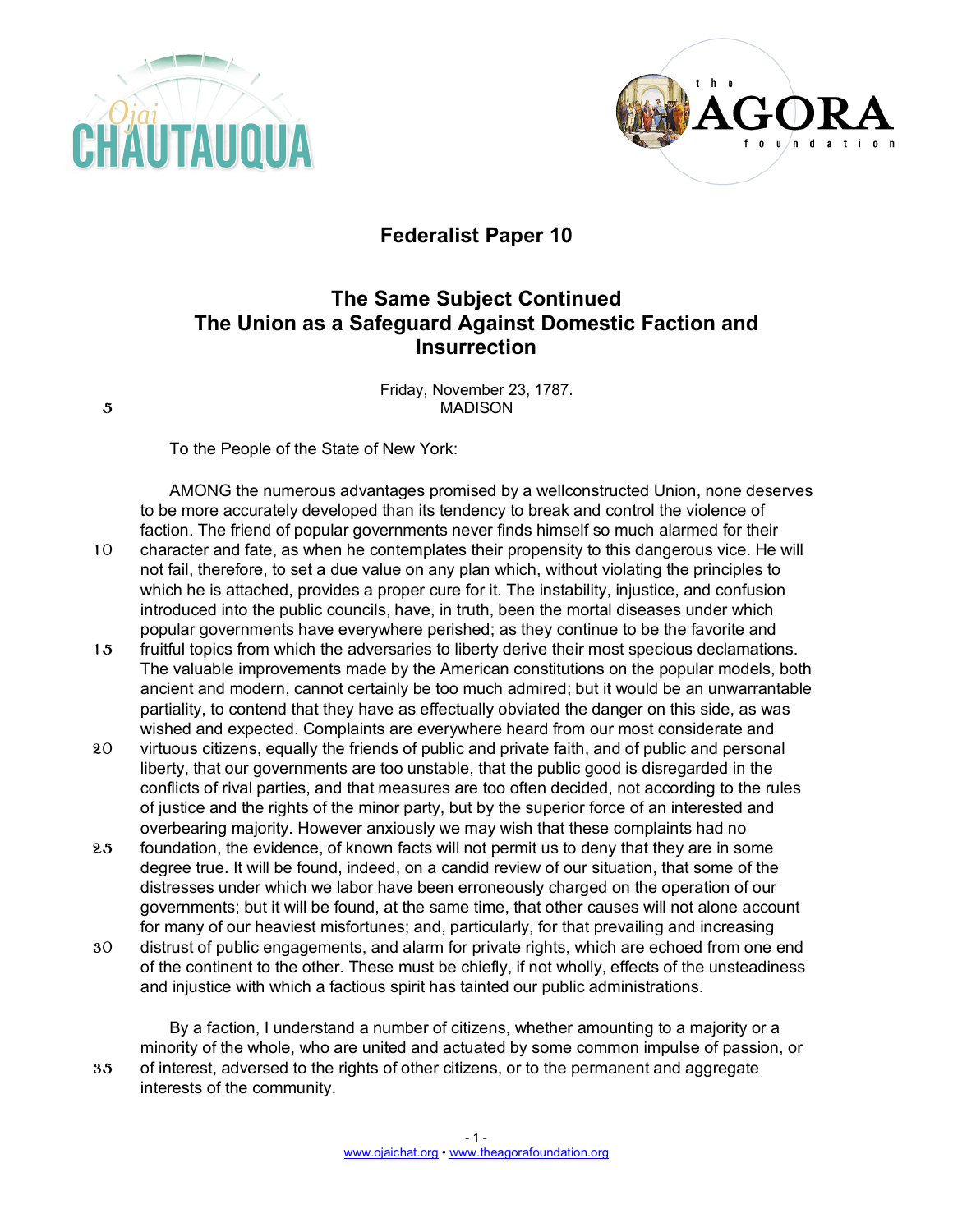There are two methods of curing the mischiefs of faction: the one, by removing its causes; the other, by controlling its effects.

There are again two methods of removing the causes of faction: the one, by destroying the liberty which is essential to its existence; the other, by giving to every citizen the same 5 opinions, the same passions, and the same interests.

It could never be more truly said than of the first remedy, that it was worse than the disease. Liberty is to faction what air is to fire, an aliment without which it instantly expires. But it could not be less folly to abolish liberty, which is essential to political life, because it nourishes faction, than it would be to wish the annihilation of air, which is essential to animal 10 life, because it imparts to fire its destructive agency.

The second expedient is as impracticable as the first would be unwise. As long as the reason of man continues fallible, and he is at liberty to exercise it, different opinions will be formed. As long as the connection subsists between his reason and his self-love, his opinions and his passions will have a reciprocal influence on each other; and the former will 15 be objects to which the latter will attach themselves. The diversity in the faculties of men,

- from which the rights of property originate, is not less an insuperable obstacle to a uniformity of interests. The protection of these faculties is the first object of government. From the protection of different and unequal faculties of acquiring property, the possession of different degrees and kinds of property immediately results; and from the influence of these on the
- 20 sentiments and views of the respective proprietors, ensues a division of the society into different interests and parties.

The latent causes of faction are thus sown in the nature of man; and we see them everywhere brought into different degrees of activity, according to the different circumstances of civil society. A zeal for different opinions concerning religion, concerning

- 25 government, and many other points, as well of speculation as of practice; an attachment to different leaders ambitiously contending for pre-eminence and power; or to persons of other descriptions whose fortunes have been interesting to the human passions, have, in turn, divided mankind into parties, inflamed them with mutual animosity, and rendered them much more disposed to vex and oppress each other than to co-operate for their common good. So
- 30 strong is this propensity of mankind to fall into mutual animosities, that where no substantial occasion presents itself, the most frivolous and fanciful distinctions have been sufficient to kindle their unfriendly passions and excite their most violent conflicts. But the most common and durable source of factions has been the various and unequal distribution of property. Those who hold and those who are without property have ever formed distinct interests in
- 35 society. Those who are creditors, and those who are debtors, fall under a like discrimination. A landed interest, a manufacturing interest, a mercantile interest, a moneyed interest, with many lesser interests, grow up of necessity in civilized nations, and divide them into different classes, actuated by different sentiments and views. The regulation of these various and interfering interests forms the principal task of modern legislation, and involves the spirit of

40 party and faction in the necessary and ordinary operations of the government.

No man is allowed to be a judge in his own cause, because his interest would certainly bias his judgment, and, not improbably, corrupt his integrity. With equal, nay with greater reason, a body of men are unfit to be both judges and parties at the same time; yet what are many of the most important acts of legislation, but so many judicial determinations, not

45 indeed concerning the rights of single persons, but concerning the rights of large bodies of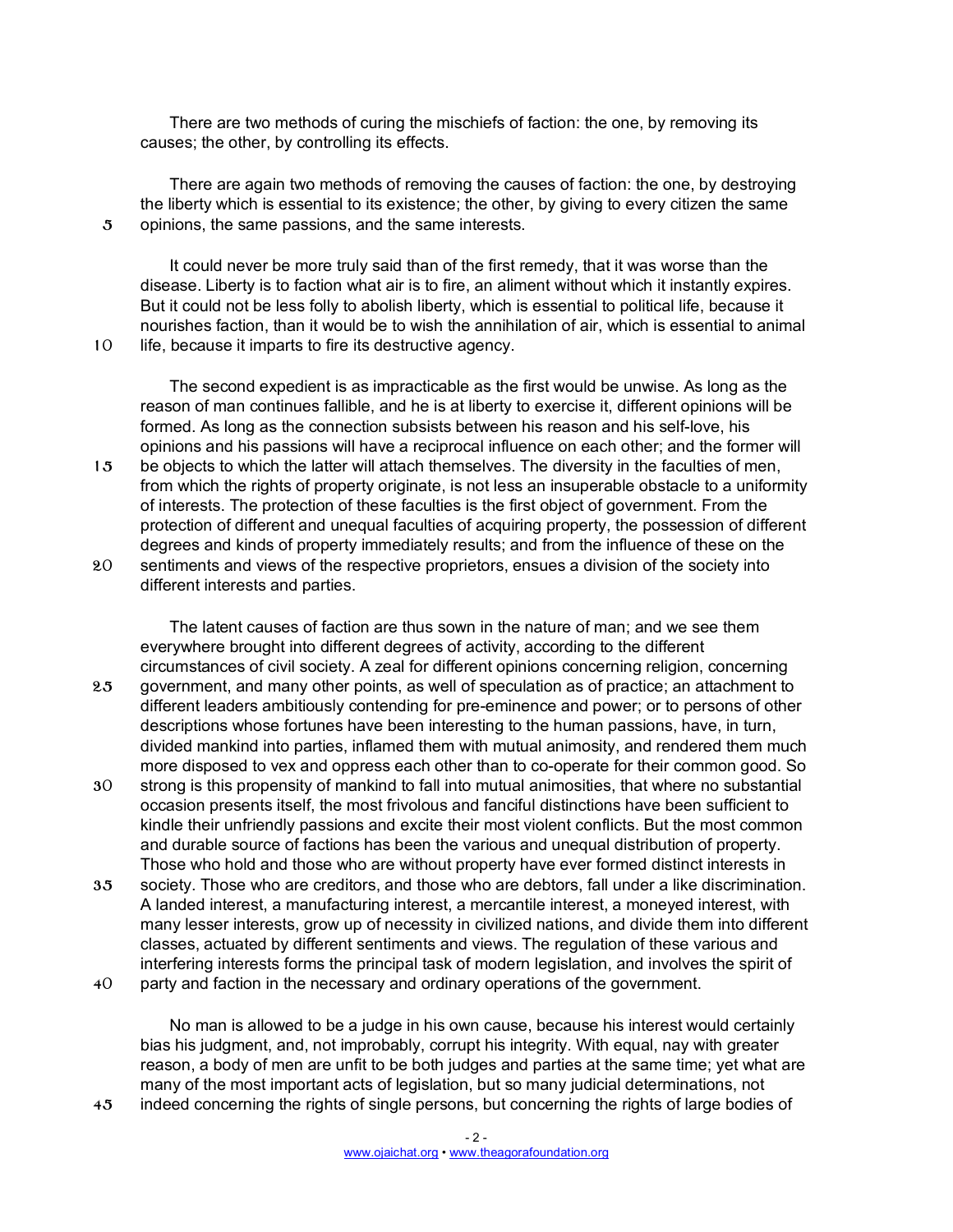citizens? And what are the different classes of legislators but advocates and parties to the causes which they determine? Is a law proposed concerning private debts? It is a question to which the creditors are parties on one side and the debtors on the other. Justice ought to hold the balance between them. Yet the parties are, and must be, themselves the judges;

- 5 and the most numerous party, or, in other words, the most powerful faction must be expected to prevail. Shall domestic manufactures be encouraged, and in what degree, by restrictions on foreign manufactures? are questions which would be differently decided by the landed and the manufacturing classes, and probably by neither with a sole regard to justice and the public good. The apportionment of taxes on the various descriptions of property is an act
- 10 which seems to require the most exact impartiality; yet there is, perhaps, no legislative act in which greater opportunity and temptation are given to a predominant party to trample on the rules of justice. Every shilling with which they overburden the inferior number, is a shilling saved to their own pockets.
- It is in vain to say that enlightened statesmen will be able to adjust these clashing 15 interests, and render them all subservient to the public good. Enlightened statesmen will not always be at the helm. Nor, in many cases, can such an adjustment be made at all without taking into view indirect and remote considerations, which will rarely prevail over the immediate interest which one party may find in disregarding the rights of another or the good of the whole.
- 20 The inference to which we are brought is, that the **CAUSES** of faction cannot be removed, and that relief is only to be sought in the means of controlling its **EFFECTS**.

If a faction consists of less than a majority, relief is supplied by the republican principle, which enables the majority to defeat its sinister views by regular vote. It may clog the administration, it may convulse the society; but it will be unable to execute and mask its

- 25 violence under the forms of the Constitution. When a majority is included in a faction, the form of popular government, on the other hand, enables it to sacrifice to its ruling passion or interest both the public good and the rights of other citizens. To secure the public good and private rights against the danger of such a faction, and at the same time to preserve the spirit and the form of popular government, is then the great object to which our inquiries are
- 30 directed. Let me add that it is the great desideratum by which this form of government can be rescued from the opprobrium under which it has so long labored, and be recommended to the esteem and adoption of mankind.

By what means is this object attainable? Evidently by one of two only. Either the existence of the same passion or interest in a majority at the same time must be prevented, 35 or the majority, having such coexistent passion or interest, must be rendered, by their number and local situation, unable to concert and carry into effect schemes of oppression. If the impulse and the opportunity be suffered to coincide, we well know that neither moral nor religious motives can be relied on as an adequate control. They are not found to be such on the injustice and violence of individuals, and lose their efficacy in proportion to the number 40 combined together, that is, in proportion as their efficacy becomes needful.

From this view of the subject it may be concluded that a pure democracy, by which I mean a society consisting of a small number of citizens, who assemble and administer the government in person, can admit of no cure for the mischiefs of faction. A common passion or interest will, in almost every case, be felt by a majority of the whole; a communication and 45 concert result from the form of government itself; and there is nothing to check the

> - 3 www.ojaichat.org • www.theagorafoundation.org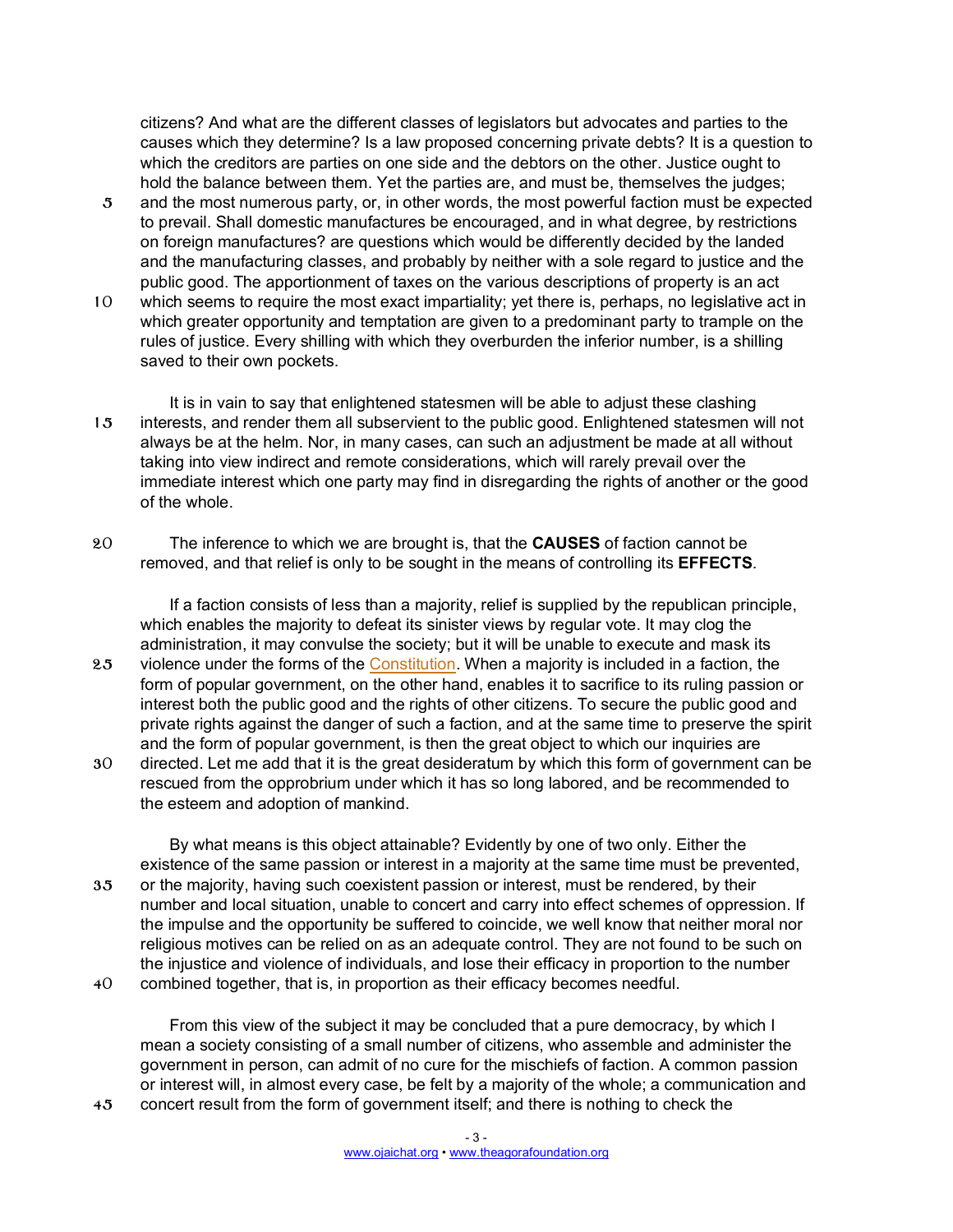inducements to sacrifice the weaker party or an obnoxious individual. Hence it is that such democracies have ever been spectacles of turbulence and contention; have ever been found incompatible with personal security or the rights of property; and have in general been as short in their lives as they have been violent in their deaths. Theoretic politicians, who have

5 patronized this species of government, have erroneously supposed that by reducing mankind to a perfect equality in their political rights, they would, at the same time, be perfectly equalized and assimilated in their possessions, their opinions, and their passions.

A republic, by which I mean a government in which the scheme of representation takes place, opens a different prospect, and promises the cure for which we are seeking. Let us 10 examine the points in which it varies from pure democracy, and we shall comprehend both the nature of the cure and the efficacy which it must derive from the Union.

The two great points of difference between a democracy and a republic are: first, the delegation of the government, in the latter, to a small number of citizens elected by the rest; secondly, the greater number of citizens, and greater sphere of country, over which the latter 15 may be extended.

The effect of the first difference is, on the one hand, to refine and enlarge the public views, by passing them through the medium of a chosen body of citizens, whose wisdom may best discern the true interest of their country, and whose patriotism and love of justice will be least likely to sacrifice it to temporary or partial considerations. Under such a 20 regulation, it may well happen that the public voice, pronounced by the representatives of the people, will be more consonant to the public good than if pronounced by the people themselves, convened for the purpose. On the other hand, the effect may be inverted. Men of factious tempers, of local prejudices, or of sinister designs, may, by intrigue, by corruption, or by other means, first obtain the suffrages, and then betray the interests, of the people. The 25 question resulting is, whether small or extensive republics are more favorable to the election

of proper guardians of the public weal; and it is clearly decided in favor of the latter by two obvious considerations:

In the first place, it is to be remarked that, however small the republic may be, the representatives must be raised to a certain number, in order to guard against the cabals of a 30 few; and that, however large it may be, they must be limited to a certain number, in order to guard against the confusion of a multitude. Hence, the number of representatives in the two cases not being in proportion to that of the two constituents, and being proportionally greater in the small republic, it follows that, if the proportion of fit characters be not less in the large than in the small republic, the former will present a greater option, and consequently a 35 greater probability of a fit choice.

In the next place, as each representative will be chosen by a greater number of citizens in the large than in the small republic, it will be more difficult for unworthy candidates to practice with success the vicious arts by which elections are too often carried; and the suffrages of the people being more free, will be more likely to centre in men who possess the 40 most attractive merit and the most diffusive and established characters.

It must be confessed that in this, as in most other cases, there is a mean, on both sides of which inconveniences will be found to lie. By enlarging too much the number of electors, you render the representatives too little acquainted with all their local circumstances and lesser interests; as by reducing it too much, you render him unduly attached to these, and